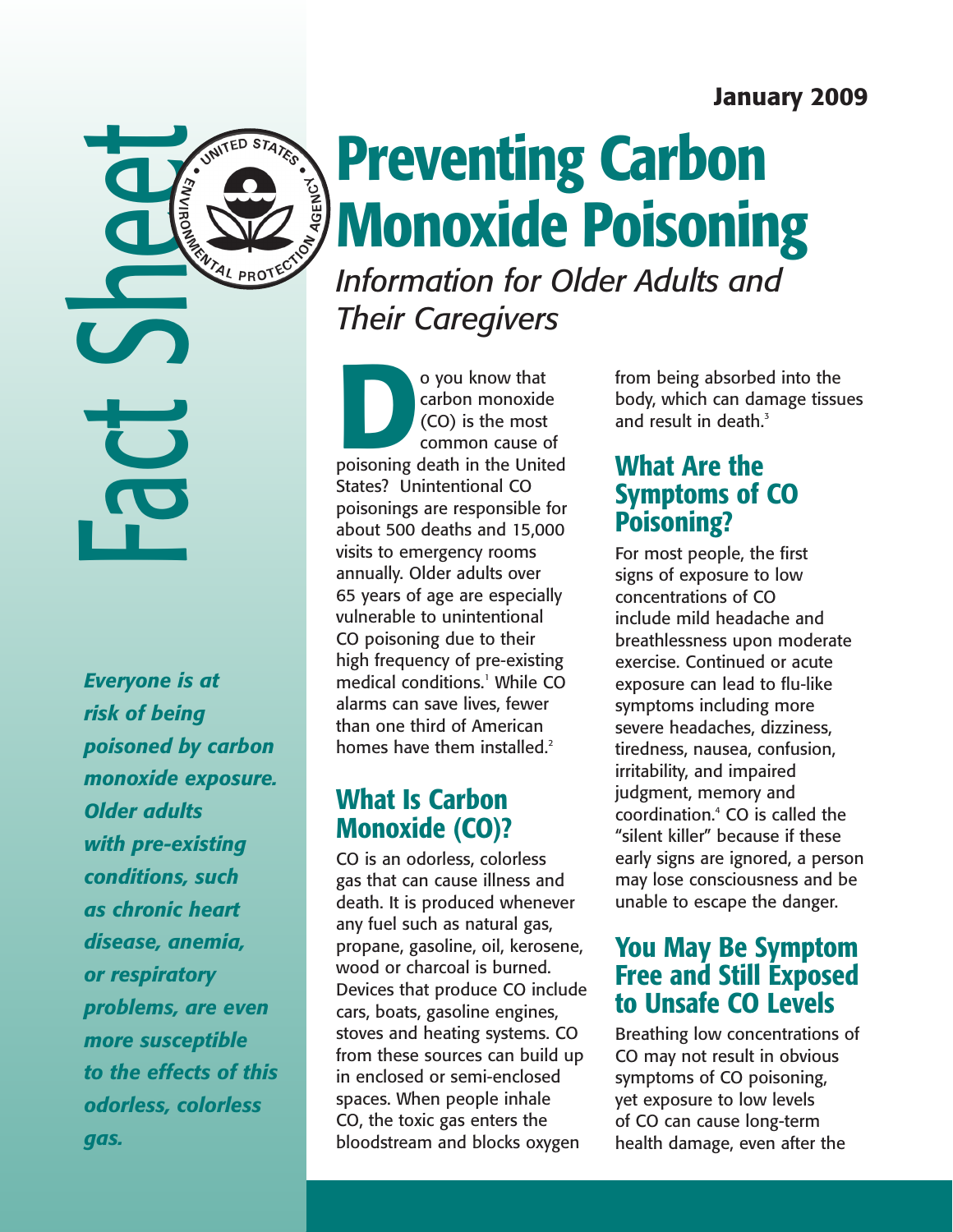CO source is removed. These health effects include long-term neurological damage such as learning and memory impairments, emotional and personality effects, and sensory and motor disorders.<sup>5</sup>

# Who Is at Risk from CO Poisoning?

People of all ages are at risk for CO poisoning. Persons living with chronic heart disease, anemia, or respiratory problems are more susceptible to its effects.<sup>6</sup> Older adults more frequently have these pre-existing conditions, which lower their tolerance and increase the risk of a fatal exposure. $<sup>7</sup>$  CO poisoning can</sup> also be highly dangerous for unborn children, greatly increasing the risk of fetal death and developmental disorders.<sup>8, 9</sup>

# More Common among Minorities

A study conducted in Washington State among minority populations showed that Hispanic populations had a four times greater risk and black populations had a three times greater risk than white populations for CO poisoning. In addition, 67% of Hispanic populations and 40% of black populations became poisoned due to the indoor burning of charcoal briquettes.<sup>10</sup>



## If You Experience Symptoms You Think Could Be from CO Poisoning:

- Get fresh air immediately. Open doors and windows and turn off stoves, ovens, heaters and similar appliances and leave the house.
- Call a poison center immediately at 1-800-222-1222. The poison experts there will let you know if you need to seek further medical attention.

# To Prevent CO Poisoning, Remember I CAN B:

- **n** Install CO alarms near sleeping areas.
- **n C**heck heating systems and fuel-burning appliances annually.
- **A**void the use of non-vented combustion appliances.
- **Never burn fuels indoors except in devices** such as stoves or furnaces that are made for safe use.
- **B**e Attentive to possible symptoms of CO poisoning.

# Other Tips for Preventing CO Poisoning:

- $\blacksquare$  Keep gas appliances properly adjusted.
- $\blacksquare$  Consider purchasing a vented space heater when replacing a non-vented one.
- $\blacksquare$  Use proper fuel in kerosene space heaters.
- $\blacksquare$  Install and use an exhaust fan vented to the outdoors over gas stoves.
- $\blacksquare$  Open flues when using the fireplace.
- $\blacksquare$  Choose properly-sized wood stoves that are certified to meet EPA emission standards. Ensure wood stove doors fit tightly.
- $\blacksquare$  Have your heating system and chimney inspected and cleaned by a qualified technician annually.
- $\blacksquare$  Make sure all interior fuel-burning appliances are in good condition and have proper ventilation.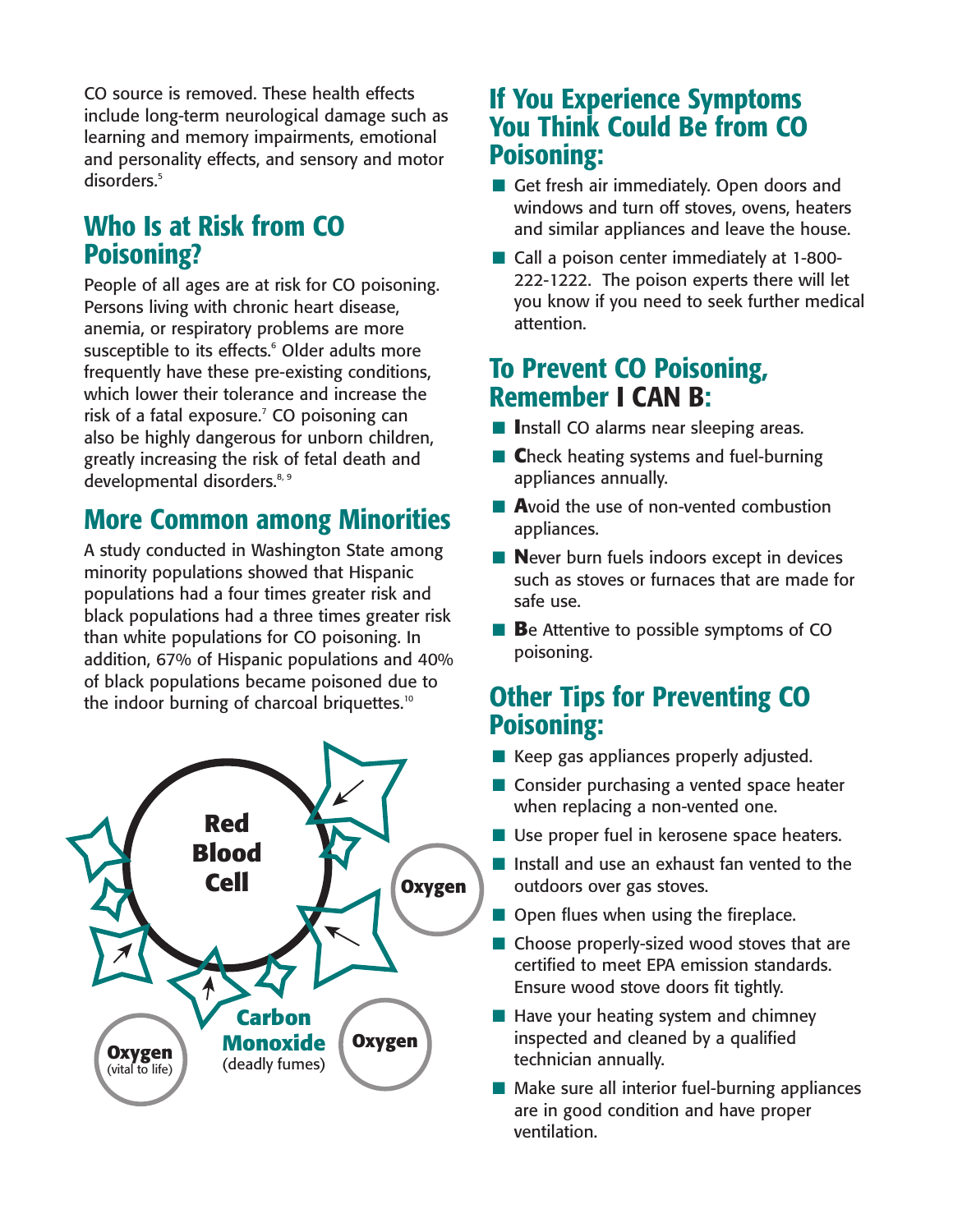- $\blacksquare$  Never idle the car in the garage, even if the garage door is open to the outside.
- $\blacksquare$  Use portable generators outside and far away from buildings. Never use portable generators on balconies or near doors, vents or windows. Never use portable generators near to where you sleep or your family sleeps.
- $\blacksquare$  Never use a charcoal grill indoors, even in a fireplace.
- $\blacksquare$  Propane heaters or heaters using other fuels placed in enclosed hunting and fishing shanties, should be vented to the outside.
- $\blacksquare$  Never heat your home with a gas oven.

### CO Alarms

Half of all unintentional CO poisoning deaths could be prevented with the use of CO alarms. Alarms should be Underwriters Laboratories (UL) approved and are generally available at



local hardware stores.<sup>11</sup> The cost is minimal and in view of the possibility that it may save the lives of you and your family it is a bargain. Install a CO alarm on every floor of your home and within hearing range of each sleeping area. Carefully follow manufacturers' instructions for their placement, use, and maintenance. Unlike smoke alarms, CO alarms may expire after several years.

Don't let buying a CO alarm lull you into a false sense of security. CO alarms should only be considered a back-up for proper use and

# How to Tell the Difference between CO Poisoning and the Flu

Since many of the symptoms of CO poisoning are similar to those of the flu, you may not think that CO poisoning could be the cause. Symptoms could be the result of CO poisoning when:

- $\blacksquare$  You feel better when you are away from your home.
- $\blacksquare$  More than one person in the home gets sick at the same time (it usually takes several days for the flu to pass from person to person).
- $\blacksquare$  Family members who are most affected spend the most time in the home.
- Symptoms occur or get worse shortly after turning on a fuelburning device or running a vehicle in an attached garage.
- $\blacksquare$  Indoor pets also appear ill, exhibiting symptoms such as drowsiness and lethargy (human flu viruses are not transmitted to pets).
- Generalized aching, low-grade fever, or swollen lymph nodes (these are typical of a cold or flu). $12$

maintenance of your fuel-burning appliances. CO alarms are not designed for low-level CO monitoring and there have been questions about whether CO alarm standards are protective enough, especially for sensitive groups such as older adults.<sup>13</sup>